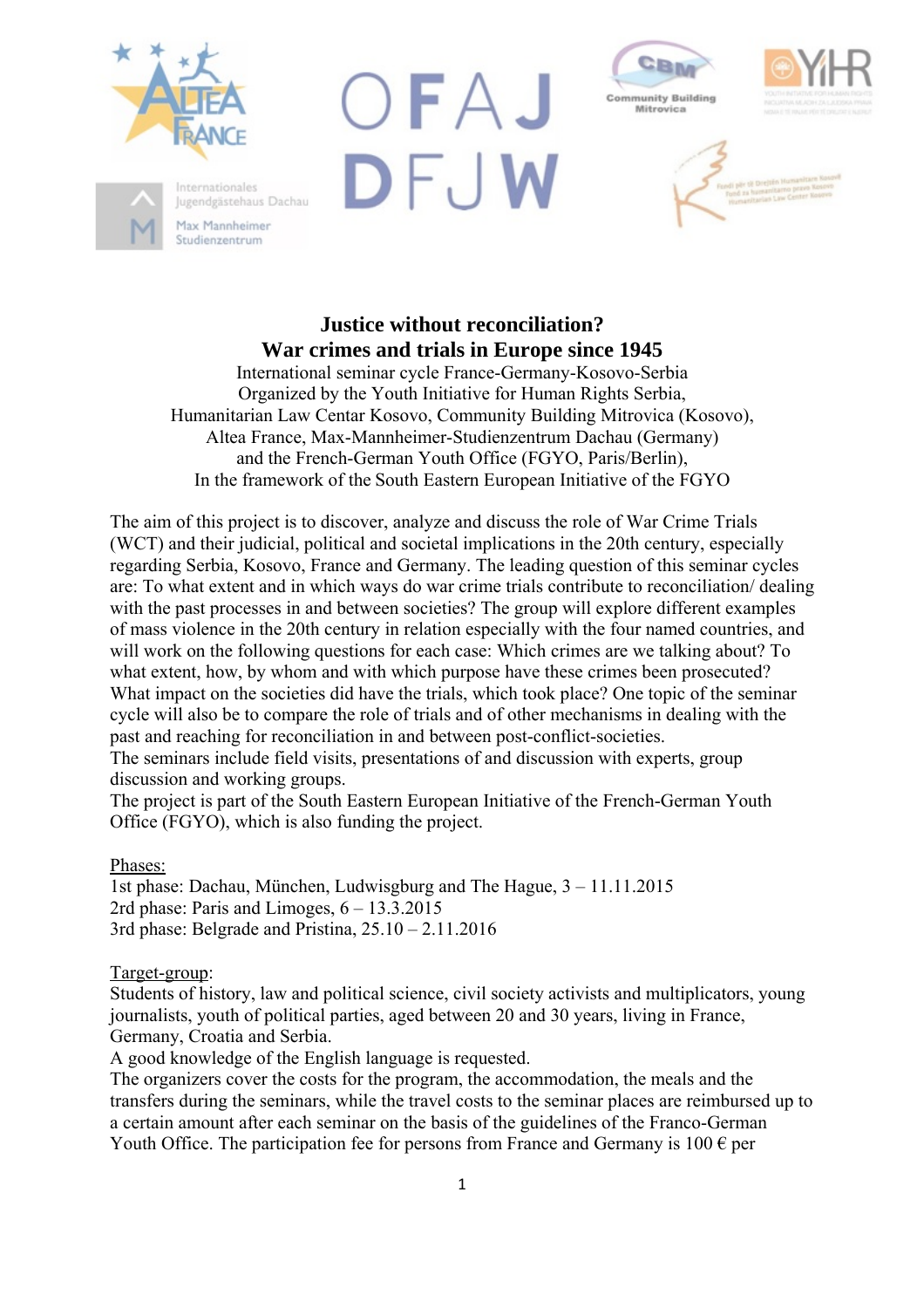seminar, and for persons from Serbia and Kosovo 50  $\epsilon$  per phase. For more info, please contact the organization team (see below)

#### Organsiation team and contact:

Jasmina Lazović (Youth Initiative for Human Rights Serbia, Belgrade), jasmina@yihr.org Anka Kurteshi Hajdari (Humanitarian Law Centar Kosovo), anka@hlc-kosovo.org Aferdita Sylaj-Shehu (Community Building Mitrovica, Kosovo), aferdita.syla@cbmitrovica.org Alain Guéraud (Altea France, Limoges, France), alain.gueraud.alteafrance@gmail.com Nina Rabuza (Max-Mannheimer-Studienzentrum Dachau, Germany), rabuza@mmszdachau.de Frank Morawietz (FGYO, Berlin), frankmorawietz@web.de Nicolas Moll (historian, Sarajevo/Paris), moll.nicolas@gmail.com

### **Program First Phase, Germany and The Netherlands, 3 - 11/11/2015**

Tuesday, 3.11.2015 Arrival of the participants Welcome / Introduction meeting / Getting to know each other

Wednesday 4.11.2015

Dancing tables – exercise: personal interests and expectations Exercise: Questions related to the topic of our seminar *Lunch*  Exercise . Barometer of public opinion regarding the topics justice and reconciliation Working on documents about key terms related to our topic: Group work and presentation in plenary. *Dinner* 

Thursday, 5.11.2015: Guided tour by Dirk Riedel of the Dachau Memorial Site, with focus on perpetrators. *Lunch*  Individual visit of the Memorial Site Lecture by Dr. Robert Sigel: The Dachau Trials and the Western-German Society *Dinner*  Movie-lecture by Dr. Nicolas Moll: Nazi crime trials and their cinematographic representation from 1945 until today Friday, 6.11.2015: Travel by bus to Ludwigsburg Visit of the "Zentrale Stelle der Landesjustizverwaltungen zur Aufklärung nationalsozialistischer Verbrechen"in Ludwigsburg : Presentation of the role of the Zentrale Stelle in investigating and documenting Nazi crimes

from 1958 until today

Group Work on documents related to several investigations

Transport to the Youth Hostel in Stuttgart

*Dinner*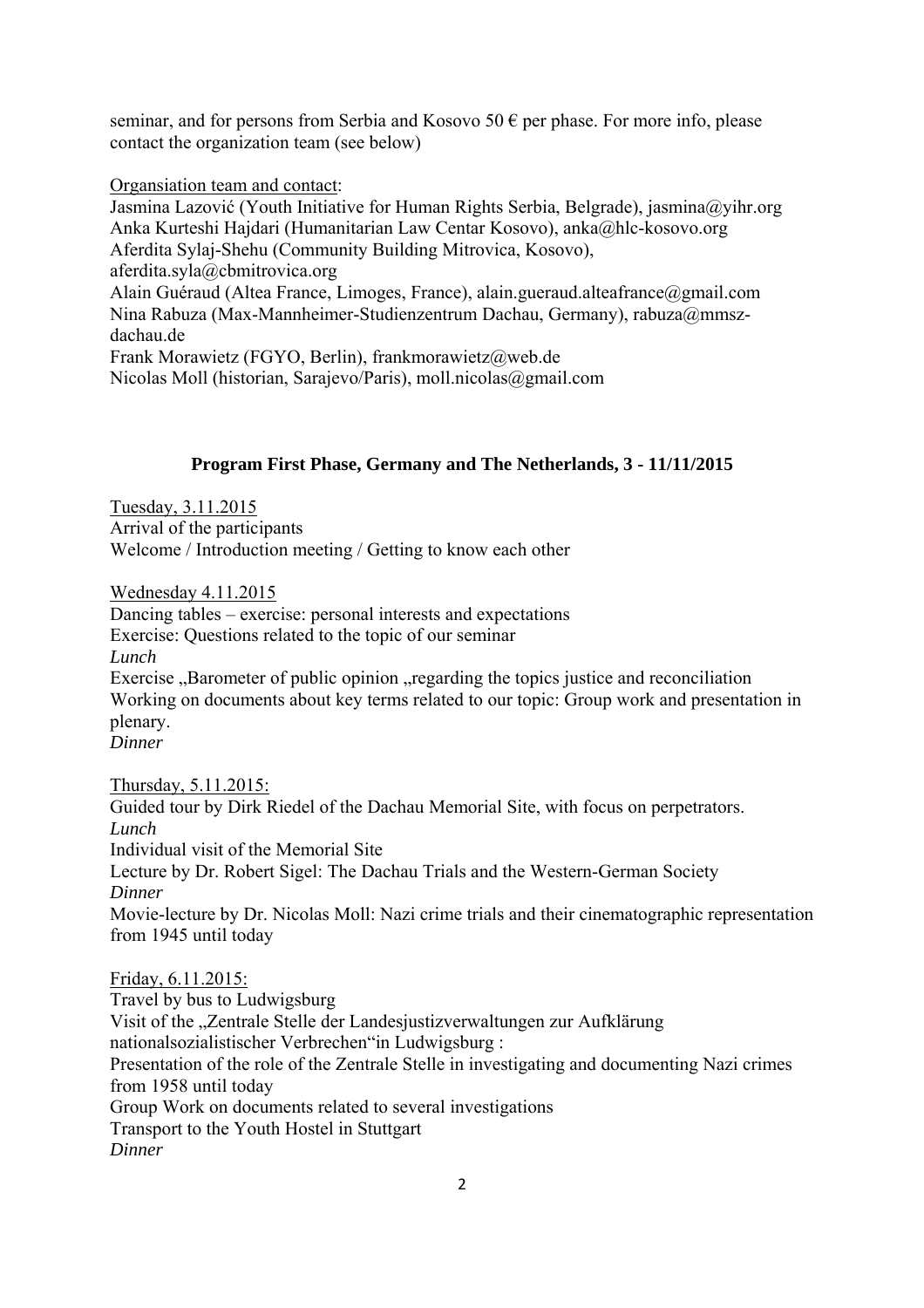Saturday 7.11.2015: Feedback session about the first part of the seminar Transport by train from Stuttgart to The Hague Check in at the Youth Hostel in The Hague

Sunday 8.11.2015 Free time Lecture by Jasmina Lazovic: From Nuremberg to The Hague – the development in international criminal justice from 1945 to today

Monday 9.11.2015

Transfer to the ICTY Welcome to the ICTY, by Nenad Golcevski, acting Spokesperson of the ICTY Attending a hearing of the trial of Ratko Mladic The ICTY / MICT structure and its mandate, by William Tomljanovich, Office of the Prosecutor Working with Witnesses, by Aida Hasanbegovic, Victims and Witnesses Section *Lunch*  The ICTY/MICT in the perspective of the Judges, with Judge Alphons Orie The ICTY/MICT in the perspective of the Offcie of the Prosecutor, with Kevin Hughes, Office of the Prosecutor The role of Media in War Crime Trials, with Mirko Klarin. *Dinner* 

Tuesday, 10.11.2015

Overview about the Mechanisms for International Criminal Tribunals, with Giorgia Tortora, Communication Services MICT

The Outreach Program: Aims and Future, with Nenad Golcevski

Transfer back to the Youth Hostel

*Lunch* 

Feedback-session about the visit of the ICTY and group discussion about the role of war crime trials in post-war-societies.

*Dinner* 

Wedensday 11.11.2015 Departure of the participants

## **Program Second Phase, France, 6 - 13/3/2016**

Sunday, 6 March: Arrival in Paris

Monday 7 March Introduction to the project and the program Presentation round / Expectations "Dancing tables" – Exercise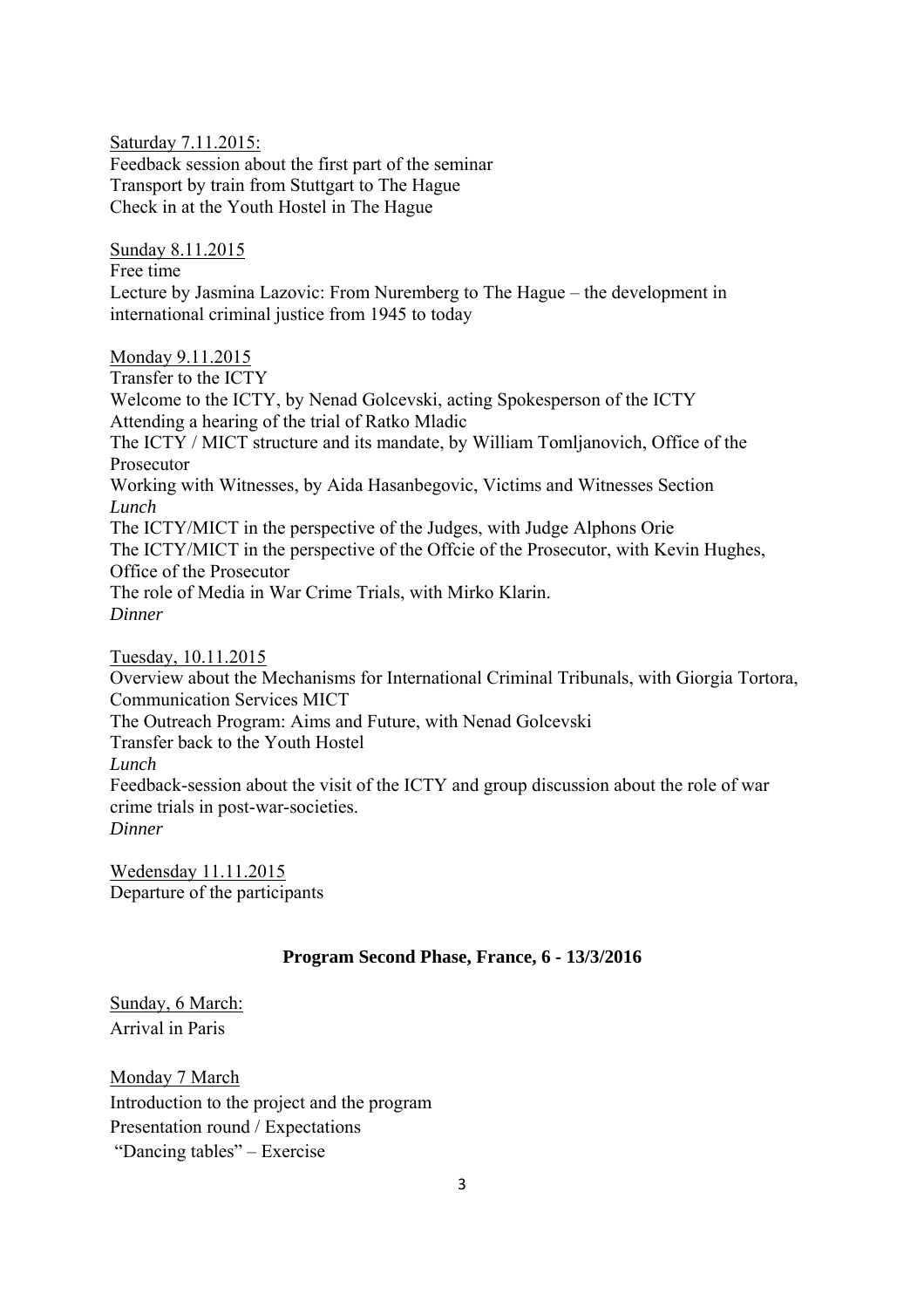### *Lunch at the Youth Hostel*

Transfer by metro to the Center of Paris "War crimes and trials. The case of the Algerian War of Independence. 1954-1962": Lecture by Sylvie Thénault, followed by discussion Memory Walk in Paris: Exploring memory sites related to World War Two and the war in Algeria *Dinner in town* 

Tuesday 8<sup>th</sup> March:

Transfer to the Memorial de la Shoah Guided visit of the Mémorial de la Shoah "The Eichman Trial and its sociopolitical importance": Lecture by Annette Wieviorka, followed by discussion *Individual lunch in town*  Transfer back to the Youth Hostel Feedback-session about the visits and lectures of the first two days *Dinner at the youth hostel* 

Wednesday 9<sup>th</sup> March:

Reconciliation without trials? The dealing with war crimes within the French-German relations, 1945 – today": Presentation by Nicolas Moll, followed by discussion Broadening the perspective: Reconciliation and mechanisms to deal with crimes in different countries (Phase 1): Group work about four case studies - Argentina, Rwanda, South Africa, Northern Ireland.

*Lunch at the Youth Hostel Free afternoon* 

Thursday 10th March: Transfer to Limoges by bus *Lunch at Cheops in Limoges*  "Justice and reconciliation": Lecture by Pascal Plas, at the Faculty of Law at the University of Limoges, Department about International Criminal Justice transitional and transitional justice, followed by discussion Memory-Decryptage in the center of Limoges *Dinner at Cheops*  Presentation of the results of the decryptage

Friday  $11<sup>th</sup>$  March: Transfer by bus to Oradour sur Glane Guided Visit through the exhibition in the Memorial Centar of Oradour Guided Visit of the destroyed village of Oradour Transfer back to Limoges *Lunch at Cheops*  Feedback-session about the visit of Oradour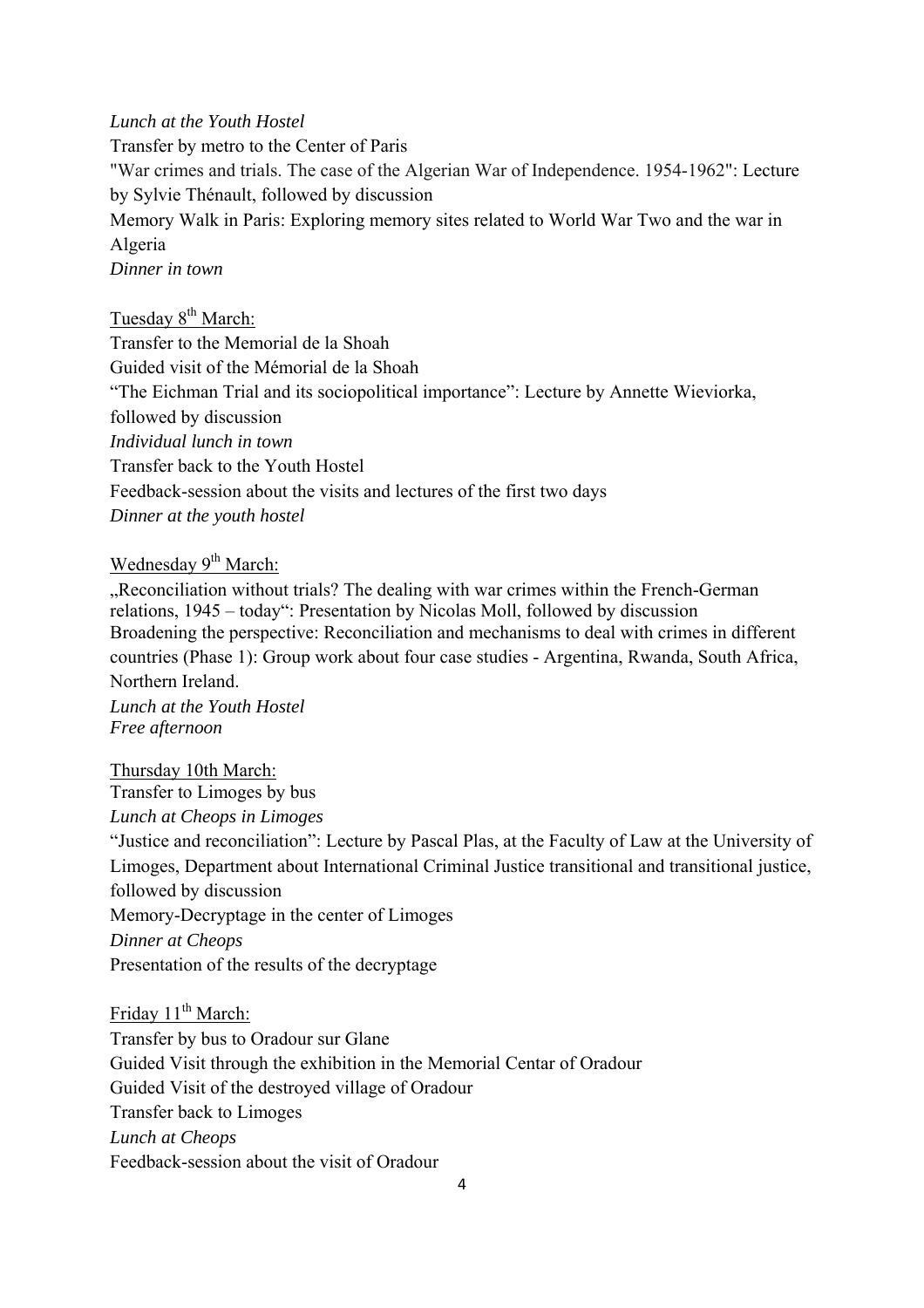Judicial investigations and trials related to Oradour and other crimes committed in France during second World War: Work in parallel groups about the Oradour-trial 1953 in Bordeaux, the Oradour-Trial 1983 in East-Berlin; the Oradour-investigations in Germany in 2014-2015; the trial against Philippe Pétain in 1945.

*Dinner in Cheops* 

Movie night: "Music Box" from Costa-Gavras.

### Saturday 12th March

Broadening the perspective: Reconciliation and mechanisms to deal with crimes in different countries (Phase 2): Presentation of four case studies: Argentina, Rwanda, South Africa, Northern Ireland. Concluding discussion: How important is criminal justice for reconciliation processes? *Lunch in Cheops*  Evaluation of the week and perspectives for the  $3<sup>rd</sup>$  phase in Serbia and Kosovo

Transfer by bus to Paris, dinner during the transfer

Sunday  $13<sup>th</sup> March$ : Departure of the participants

### **Previsional Program Third Phase, Serbia and Kosovo, 25/10 - 2/11/2016**

Tuesday, 25 October: Arrival in Belgrade

Wednesday 26 October: Introduction to the project and the program Presentation round / Expectations Mini-Decryptage around the accommodation Presentation about World War Two in Yugoslavia *Lunch*  Visit of the former concentration camp Staro Sajmiste Lecture about war crimes trials related to World War Two and their perception in Yugoslavia after 1945 and in Serbia since the 1990s *Dinner* 

Thursday 27 October:

Visit of Humanitarian Law Center: Overview-lecture about the Yugoslav break-up wars in the 1990s and especially the conflict in Kosovo, and about prosecution in Serbia related to crimes committed in Kosovo *Lunch*  Group work on ICTY-cases related to crimes committed during the Kosovo-conflict, and presentation in plenary Feedback-session about the first two days